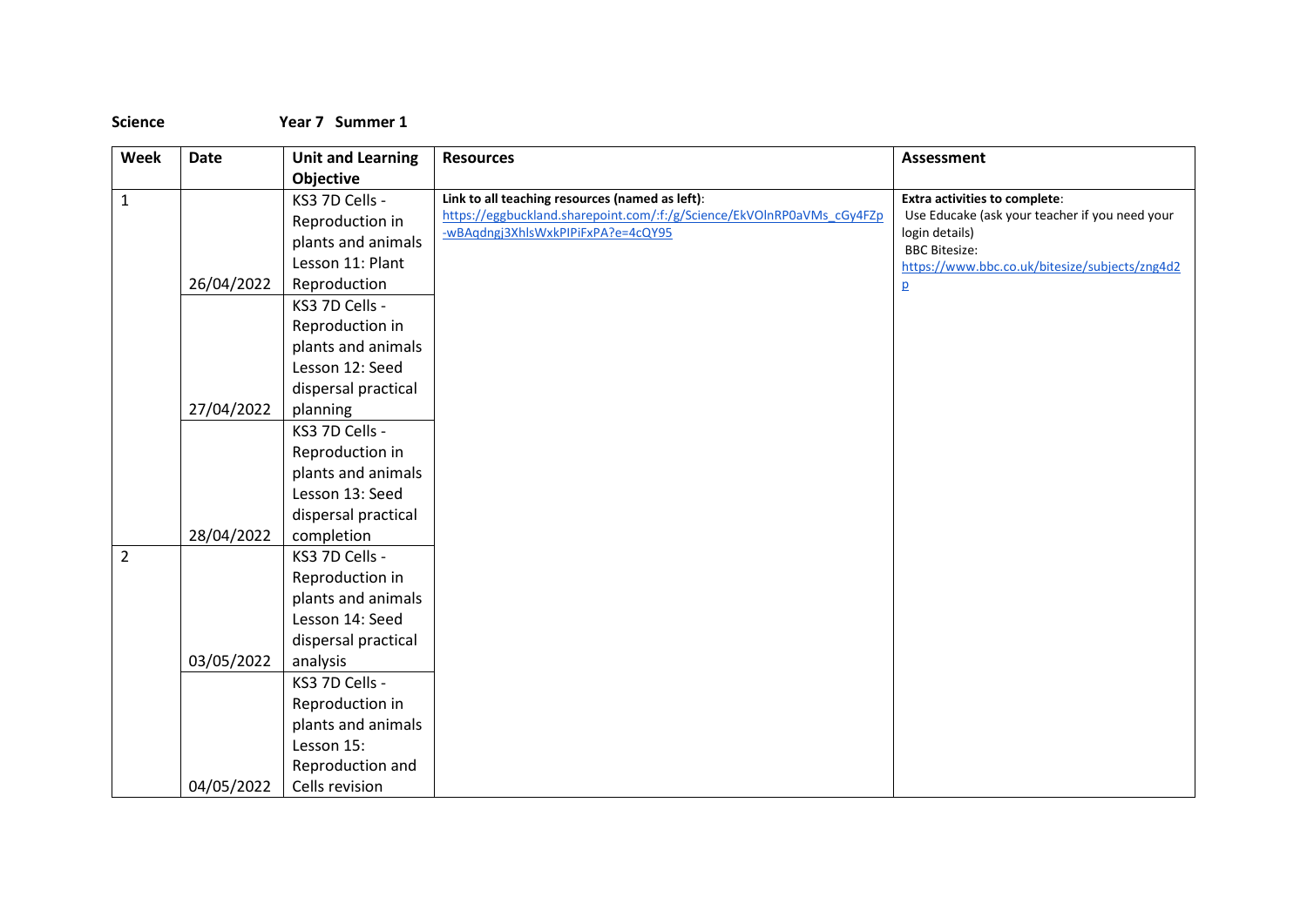|                |            | KS3 7D Cells -         |
|----------------|------------|------------------------|
|                |            | Reproduction in        |
|                |            | plants and animals     |
|                |            | Lesson 16:             |
|                |            |                        |
|                |            | Reproduction and       |
|                | 05/05/2022 | <b>Cells Test</b>      |
| $\overline{3}$ |            | KS3 7D Cells -         |
|                |            | Reproduction in        |
|                |            | plants and animals     |
|                |            | Lesson 17:             |
|                |            | Reproduction and       |
|                | 10/05/2022 | Cells DIRT             |
|                |            | KS3 7F Balanced        |
|                |            | and healthy diet -     |
|                |            | Photosynthesis         |
|                |            | Lesson 1: Content      |
|                | 11/05/2022 | of a Healthy Diet      |
|                |            | <b>KS3 7F Balanced</b> |
|                |            | and healthy diet -     |
|                |            | Photosynthesis         |
|                |            | Lesson 2:              |
|                |            | Deficiency             |
|                | 12/05/2022 | <b>Diseases</b>        |
| $\overline{a}$ |            | KS3 7F Balanced        |
|                |            | and healthy diet -     |
|                |            | Photosynthesis         |
|                |            | Lesson 3: Catalysts    |
|                | 17/05/2022 | and Enzymes            |
|                |            | KS3 7F Balanced        |
|                |            | and healthy diet -     |
|                |            | Photosynthesis         |
|                |            | Lesson 4: Digestive    |
|                | 18/05/2022 | System and Organs      |
|                |            |                        |